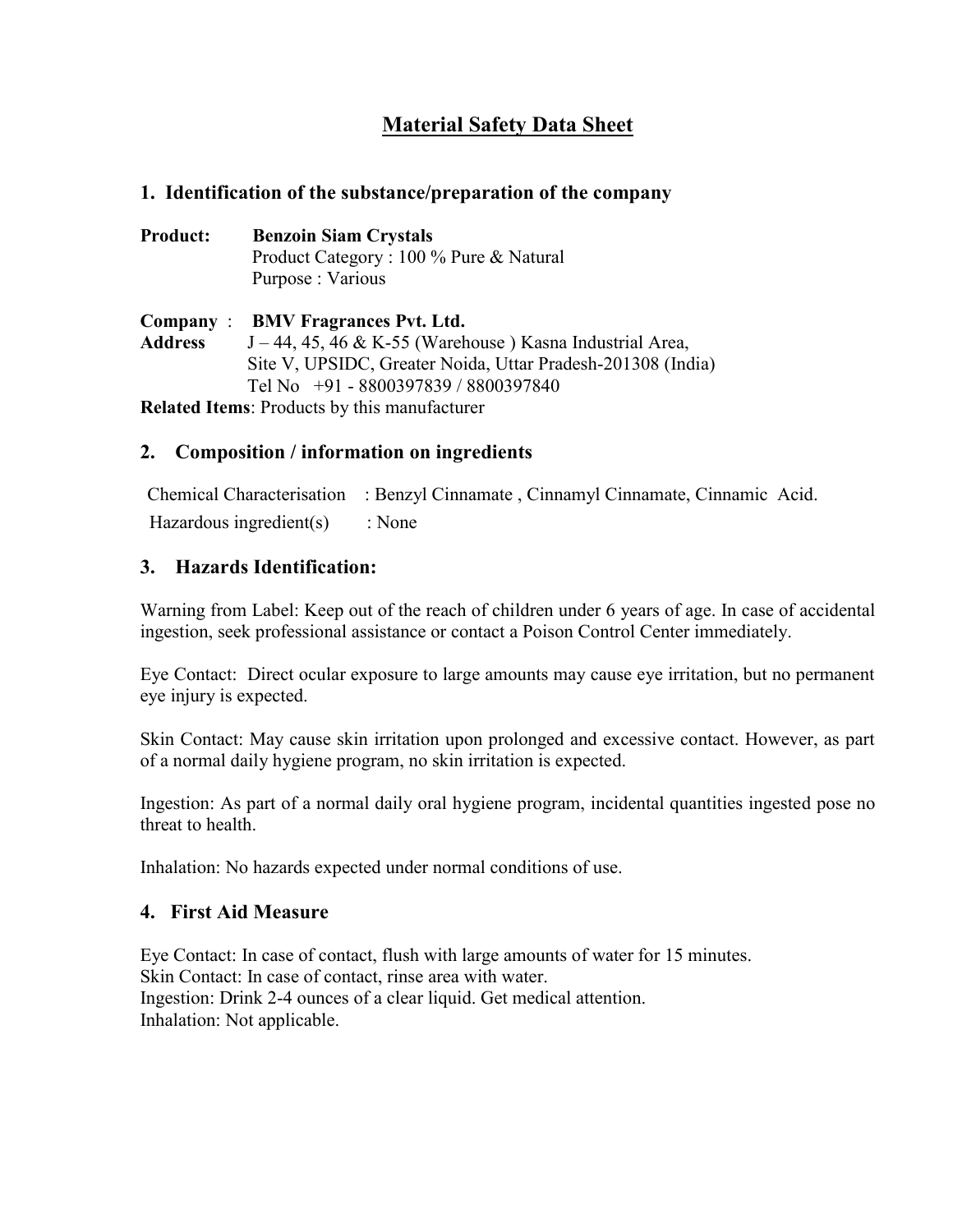# **5. Fire Fighting Measures**

Flash Point: Not Flammable Flammable Limits: NA Extinguishing Media: NA Special Fire Fighting Procedures: NA Unusual Fire and Explosion Hazards: NA

#### **6. Accidental Release Measures**

Respiratory Protection: None Ventilation: LOCAL EXHAUST

#### **7. Handling / Disposal**

Spill Release Procedures: WASH AREA W/WATER

Waste Disposal Methods: BURY/INCINERATE IAW/FEDERAL, STATE & LOCAL REGULATIONS.

Handling and Storage Precautions: Store in cool dry place in tightly closed containers.

#### **8. Exposure controls / personal protection**

Respiratory Protection: No special equipment required. Ventilation: Use normal ventilation Local Exhaust: Should be adequate Mechanical (General): Normal air conditioning Special: Not required Other: Not required Protective Gloves: None Eye Protection: None Other Protective Equipment: Eyewash

#### **9. Physical & Chemical properties**

|                                       | Appearance / Odor: Reddish brown crystals / Pleasant sweet balsamic with note of vanillin. |
|---------------------------------------|--------------------------------------------------------------------------------------------|
| Melting point                         | : Not determined                                                                           |
| Boiling point                         | : Not determined                                                                           |
| Flash point                           | : Not determined, estimated above $80^0$ C                                                 |
| Flammability                          | : Not determined                                                                           |
| Autoflammability : Not determined     |                                                                                            |
| Explosive properties : Not determined |                                                                                            |
| Oxidizing properties : Not determined |                                                                                            |
| Vapor density : Not determined        |                                                                                            |
| Volatile by volume : Not determined   |                                                                                            |
|                                       |                                                                                            |